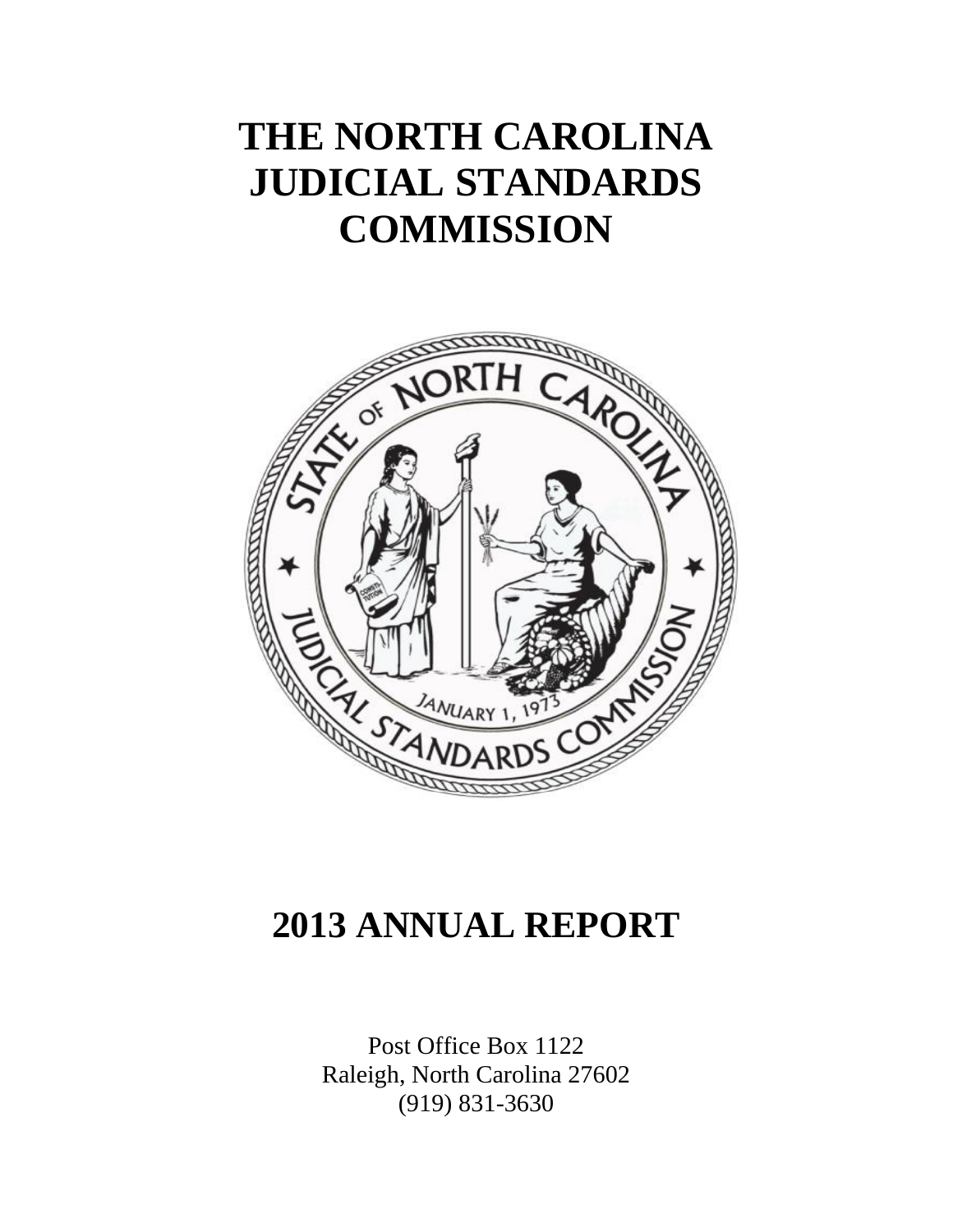## **CONTENTS**

|                                                                      | Page |
|----------------------------------------------------------------------|------|
|                                                                      |      |
|                                                                      |      |
|                                                                      |      |
| APPENDIX A - Past and Present Members of the                         |      |
|                                                                      |      |
| <b>APPENDIX B - Supreme Court Opinions Regarding Recommendations</b> |      |

This report provides statistical data of the activities of the Commission in 2013. For further information please visit the Judicial Standards Commission's web site at:

<http://www.nccourts.org/Courts/CRS/Councils/JudicialStandards/Default.asp>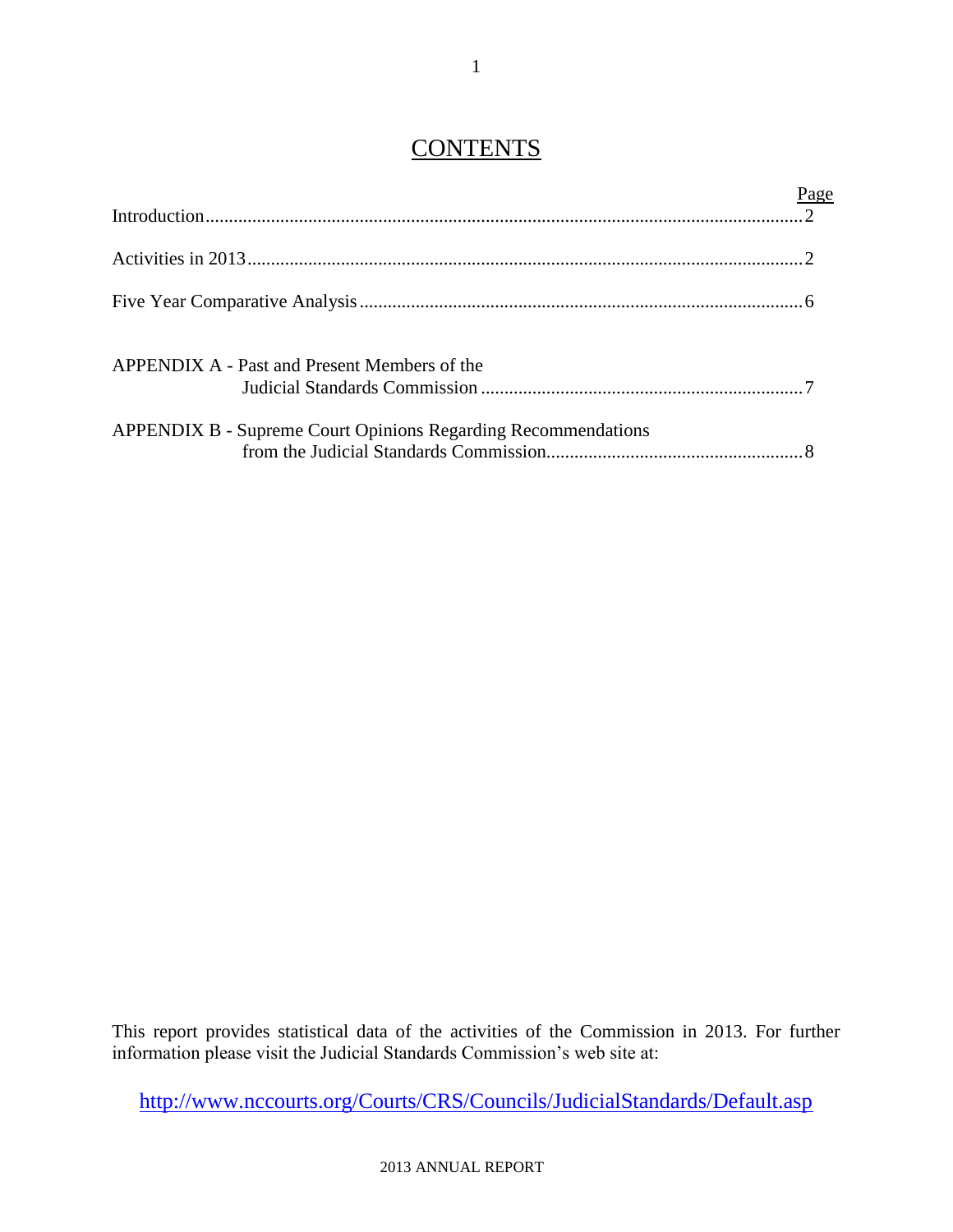#### **INTRODUCTION**

The North Carolina Judicial Standards Commission was created in 1973 by virtue of an amendment to Article IV, Section 17 of the Constitution of North Carolina and the enactment of Article 30 of Chapter 7A of the General Statutes. The purpose of the Commission has been repeatedly stated by the Supreme Court, but was first voiced by Justice Exum in *In re Crutchfield*, 289 N.C. 597, 602, 223 S.E.2d 822, 825 (1975):

> "[A proceeding before the Judicial Standards Commission] is neither criminal nor civil in nature. It is an inquiry into the conduct of a judicial officer, the purpose of which is not primarily to punish any individual but to maintain due and proper administration of justice in our State's courts, public confidence in its judicial system, and the honor and integrity of its judges."

The Commission exists as the appropriate agency "for the investigation and resolution of inquiries concerning the qualifications or conduct of any justice or judge of the General Court of Justice" N.C.G.S. §7A-374.1. Jurisdiction was expanded in 2011 to include commissioners and deputy commissioners of the NC Industrial Commission by N.C.G.S. §97.78.1. It receives and investigates complaints of judicial misconduct or disability, institutes disciplinary proceedings, conducts hearings, and recommends appropriate disciplinary action to the North Carolina Supreme Court. The Commission itself can neither censure nor remove. It functions to aid in determining whether a justice or judge is unfit or unsuitable, and it is for the court to actually assess the disciplinary sanctions provided in N.C.G.S. §7A-376. *In re Nowell*, 293 N.C. 235, 237 S.E.2d 246 (1977). Confidentiality of Commission activities was expanded by the General Assembly in 2013 to include all phases of disciplinary hearings. Upon the issuance of a disciplinary sanction by the Court, confidentiality ceases as to the pleadings, recommendation and record.

The Commission also provides formal advisory opinions in response to written requests. The executive director and Commission counsel provide informal advisory opinions upon request and participate in new judge training and continuing judicial education.

The membership of the Commission consists of one Court of Appeals judge, who serves as the chairperson, two superior court judges, and two district court judges, each appointed by the Chief Justice of the Supreme Court; four members of the Bar, elected by the Council of The North Carolina State Bar; and four citizens who are neither judges, active or retired, nor attorneys, two appointed by the Governor, one appointed by the Speaker of the North Carolina House of Representatives and one appointed by the President Pro Tempore of the North Carolina Senate.

#### **ACTIVITIES IN 2013**

Inquiries concerning allegations of misconduct are initiated by written complaints from members of the public or opened by the Commission acting on its own motion. 57 such complaints were pending at the beginning of 2013: 50 awaiting initial review or receipt of additional information and 7 under formal investigation. During the year, 235 new complaints were filed or initiated by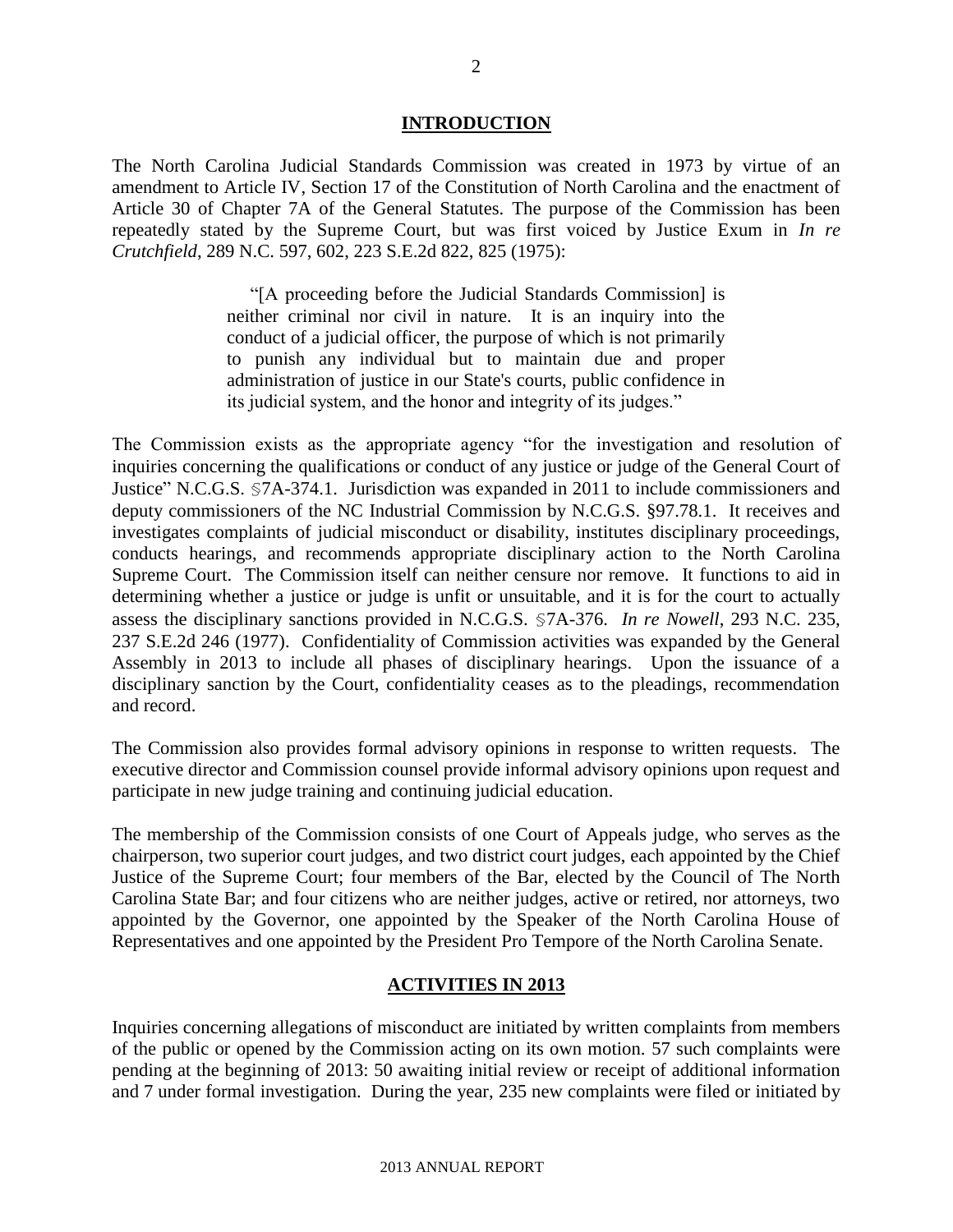the Commission on its own motion. Formal investigations were ordered in 25 complaints. The Commission initiated formal disciplinary proceedings by filing a Statement of Charges in 1 inquiry. The Statement of Charges was subsequently withdrawn following the judge's acceptance of a Public Reprimand. As indicated below, 28 matters were left pending at the end of 2013: 21 complaints awaiting initial review or the receipt of additional information, 6 complaints under formal investigation and one matter awaiting the filing of a Statement of Charges following and investigative panel's determination to initiate disciplinary proceedings.

#### **CASELOAD 2013**

| 57  |
|-----|
| 235 |
| 292 |
| 264 |
| 28  |
|     |

#### **COMPLAINT DISPOSITION 2013**



Complaints involving multiple judicial officials may involve more than one type of disposition.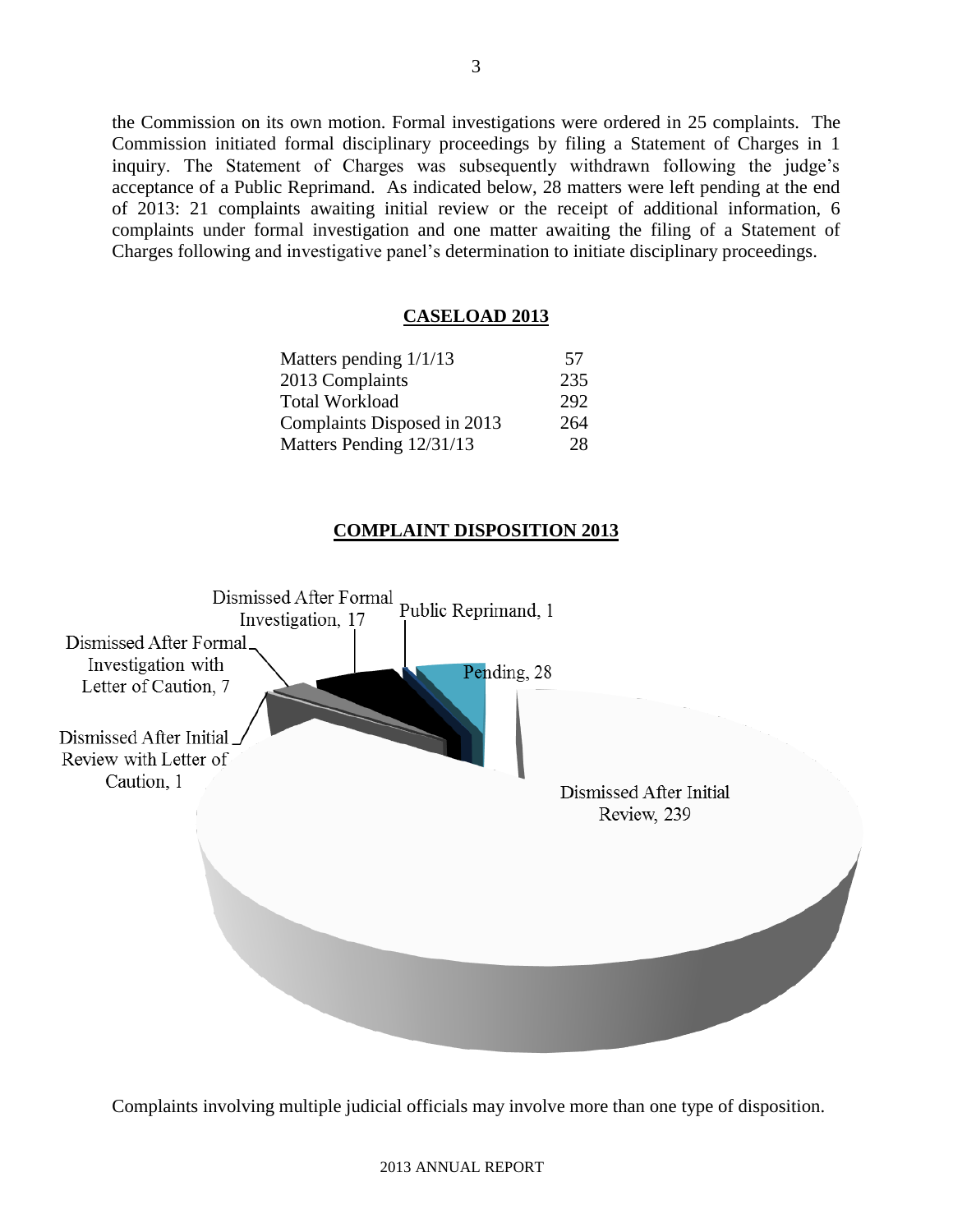#### **SOURCES OF COMPLAINTS**



Some complaints were provided by more than one complainant.

#### **CATEGORIES OF RESPONDENT JUDGES**



Some complaints named more than one judicial official.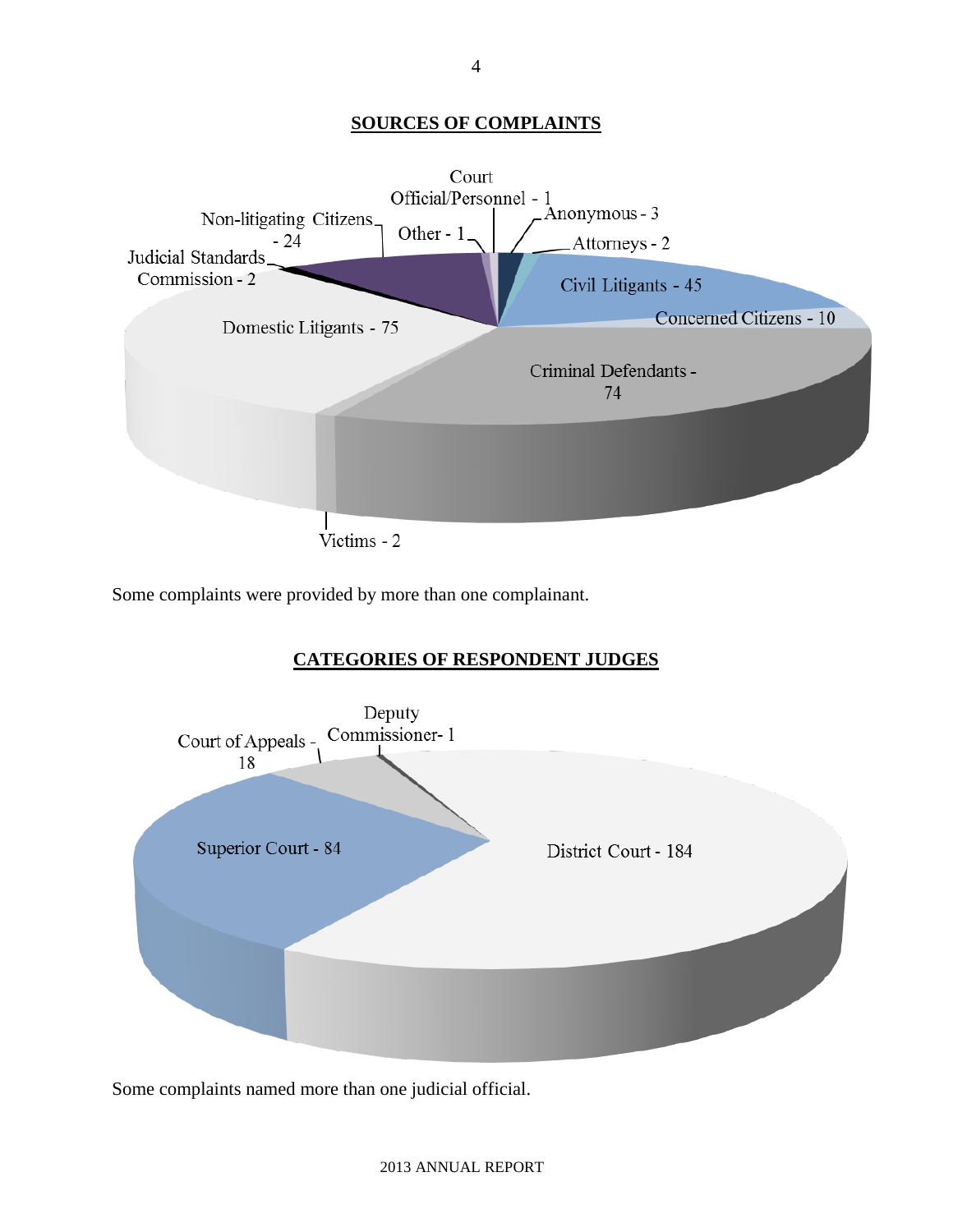### **COMPLAINT ALLEGATIONS**

| Abuse of Power                    | 18  |
|-----------------------------------|-----|
| Bias                              | 94  |
| Campaign conduct                  | 1   |
| <b>Conflict of Interest</b>       | 18  |
| <b>Criminal Conduct</b>           | 5   |
| Delay                             | 33  |
| Demeanor                          | 33  |
| Denied Fair Hearing               | 25  |
| Disability                        | 1   |
| <b>Ex Parte Communication</b>     | 33  |
| <b>Failed Administrative Duty</b> | 19  |
| Fraud/Corruption                  | 8   |
| <b>Inappropriate Comments</b>     | 32  |
| Legal/Procedural Error            | 176 |
| Other                             | 14  |
| <b>Prestige Misuse</b>            | 4   |
| <b>TOTAL</b>                      | 514 |

Complaints may contain more than one allegation.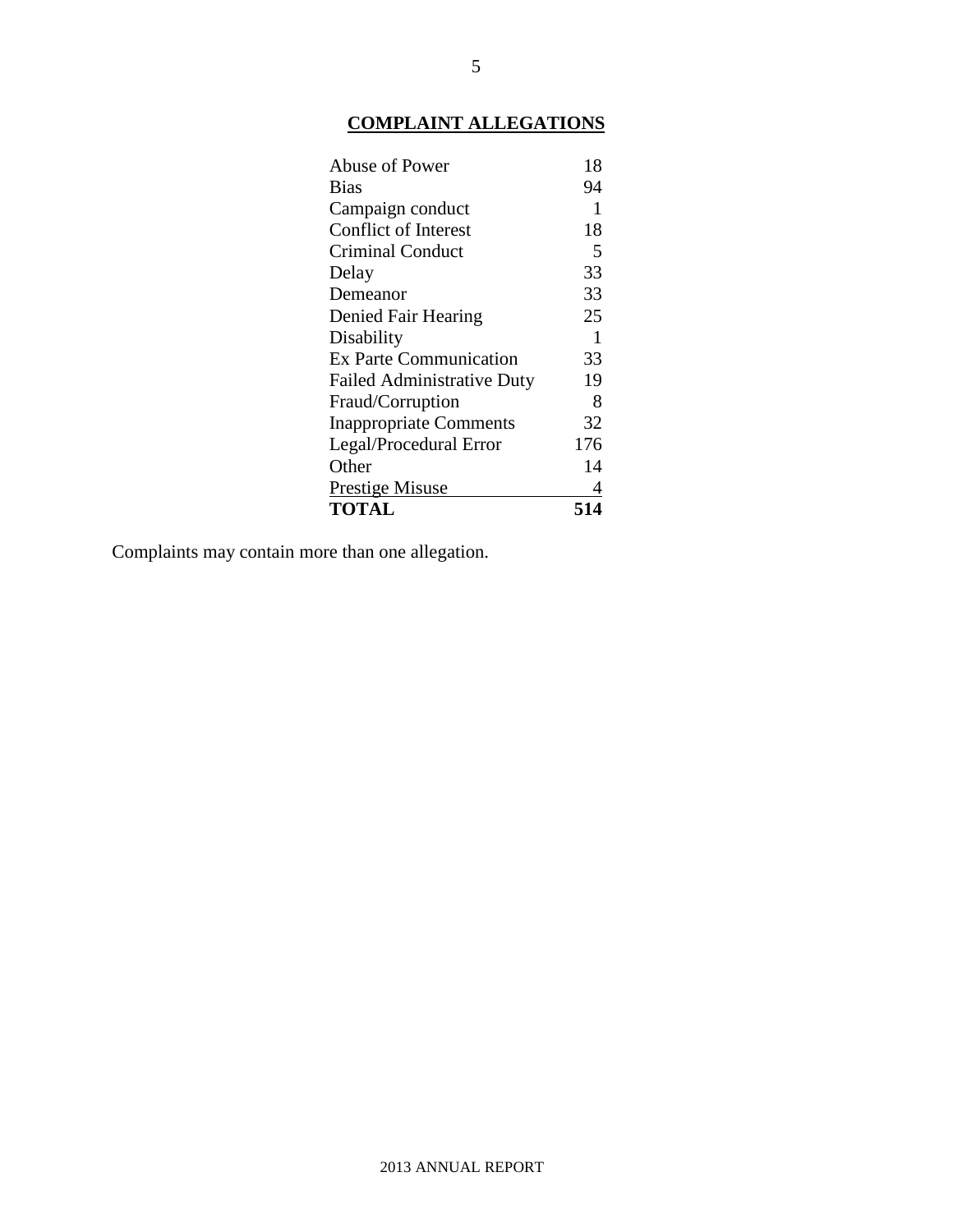| Year  | Pending<br>from<br>Previous<br>Years | <b>New</b> | Pending<br>at Year<br>End | Dismissed<br>After Initial<br>Review | Formal<br>Investigation<br>Ordered | Dismissed<br>After Formal<br>Investigation | Private<br>Letter of<br>Caution | Public<br>Reprimand | Statement<br>of Charges<br>Filed | Stipulated<br>Dismissal | Hearing<br>Conducted | Dismissed<br>After<br>Hearing | Recommendation<br>For<br>Discipline Filed |
|-------|--------------------------------------|------------|---------------------------|--------------------------------------|------------------------------------|--------------------------------------------|---------------------------------|---------------------|----------------------------------|-------------------------|----------------------|-------------------------------|-------------------------------------------|
| 2013  | 57                                   | 235        | 28                        | 239                                  | 25                                 | 17                                         | 8                               |                     | $1+$                             | $\boldsymbol{0}$        | $\boldsymbol{0}$     | $\boldsymbol{0}$              | $\mathbf{0}$                              |
| 2012  | 41                                   | 312        | 57                        | 260                                  | 30                                 | 20                                         | 14                              | 2                   | $\boldsymbol{0}$                 | $\boldsymbol{0}$        | $\boldsymbol{0}$     | $\mathbf{0}$                  | $\mathbf{0}$                              |
| 2011  | 22                                   | 282        | 41                        | 241                                  | 20                                 | 9                                          | $9\neq$                         | 3                   | 2                                | $\boldsymbol{0}$        | $\overline{c}$       | $\boldsymbol{0}$              | 2                                         |
| 2010  | 25                                   | 241        | 22                        | 220                                  | 21                                 | 12                                         | $\overline{7}$                  |                     | $\mathbf{0}$                     | $1(4) \pm$              | $\boldsymbol{0}$     | $\mathbf{0}$                  | $\mathbf{0}$                              |
| 2009  | 47                                   | 279        | 25                        | 259                                  | 25                                 | 19                                         | 11                              | 4                   | 3(8)                             | $2(3)*$                 | 2(4)                 |                               | 1(3)                                      |
| Total | 192                                  | 1349       | 173                       | 1219                                 | 121                                | 77                                         | 49                              | 11                  | 6                                | 3                       | $\overline{4}$       |                               | 3                                         |
| Avg   | 38.4                                 | 269.8      | 36.4                      | 243.8                                | 24.2                               | 15.4                                       | 9.8                             | 2.2                 | 1.2                              | 0.6                     | 0.8                  | 0.2                           | 0.6                                       |

### **FIVE YEAR COMPARATIVE ANALYSIS**

*number in ( ) indicates total number of complaints addressed*

*\* dismissed due to death of the respondent judge*

*± dismissed due to removal of the respondent judge*

*≠ a letter of caution was issued in one matter, while other issues remained under investigation*

+ *withdrawn following the judge's acceptance of a public reprimand*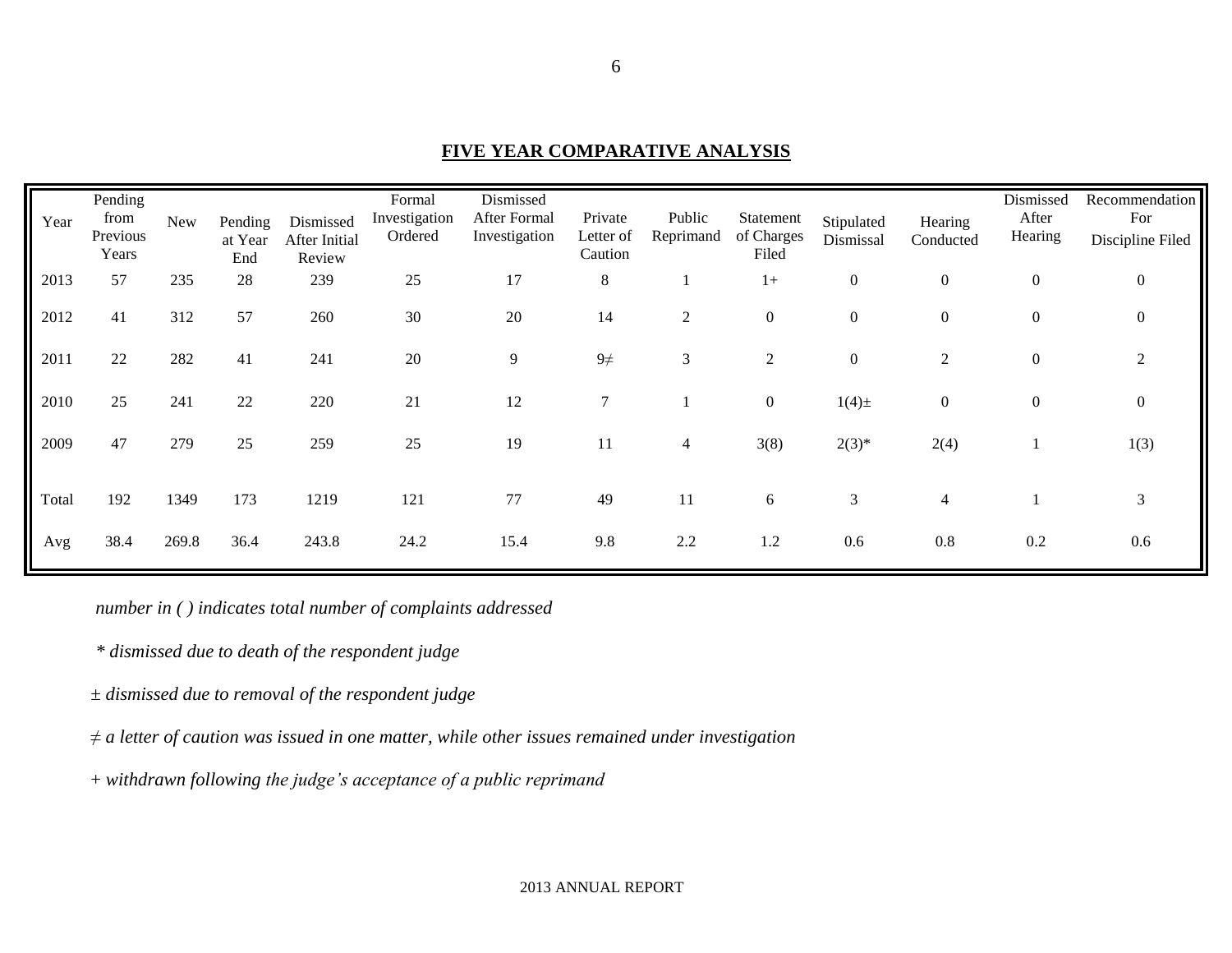#### APPENDIX A

#### **PAST AND PRESENT MEMBERS OF THE JUDICIAL STANDARDS COMMISSION**

#### **Judges Appointed by the Chief Justice**

#### **Court of Appeals Superior Court District Court**

#### **Attorneys Elected by the State Bar Council**

\* *2013 members* Mr. Jerome B. Clark, Jr. Mrs. Veatrice C. Davis Mr. E. K. Powe Ms. Pamela S. Gaither Mr. Louis J. Fisher, Jr. Mrs. Margaret H. Almond Mr. William K. Davis Mr. Melvin C. Swann, Jr. Mr. Z. Creighton Brinson Mr. Roland W. Leary Mr. Charles M. Davis Mr. James L. Mebane Mr. Ronald Barbee Mr. T. Ray Warren Mr. William O. King Mr. Steven Michael Mr. Dudley Humphrey Ms. Lorraine Stephens \* Mr. L.P. Hornthal, Jr. \* Mr. Edward T. Hinson, Jr.\* Mr. William H. Jones, Jr. \* Mr. Fred H. Moody, Jr. \*

Hon. Edward B. Clark Hon. W. Douglas Albright Hon. C. Walter Allen Hon. Clifton E. Johnson Hon. Robert D. Lewis Hon. W. S. Harris, Jr. Hon. Jack L. Cozort Hon. James L. Baker, Jr. Hon. Joyce A. Hamilton Hon. John B. Lewis, Jr. Hon. Richard D. Boner Hon. Tanya T. Wallace

#### **Citizens Appointed by the Governor**

Mr. Emerson T. Sanders Mr. Marvin B. Koonce, Jr. Hon. Todd W. Tilley Mr. Harold K. Bennett Mrs. George L. Hundley Mr. R. Wayne Troutman \* Mr. Robert G. Sanders Ms. N. Susan Whittington Mr. Gregory H. Greene \* Mr. Rivers D. Johnson, Jr. Mr. Albert E. Partridge, Jr. Mrs. Linda Brown Douglas Mr. Arthur B. Schools, Jr. \*

Hon. Walter E. Brock Hon. George M. Fountain Hon. E. D. Kuykendall, Jr. Hon. Gerald Arnold Hon. James M. Long Hon. L. T. Hammond, Jr. Hon. Sidney S. Eagles, Jr. Hon. Marvin K. Gray Hon. A. Elizabeth Keever Hon. John C. Martin \* Hon. Paul L. Jones Hon. Rebecca B. Knight Hon. Tanya T. Wallace \* Hon. Alexander Lyerly \* Hon. Cy A. Grant \* Hon. Rebecca Blackmore \*

#### **Citizens Appointed by the General Assembly**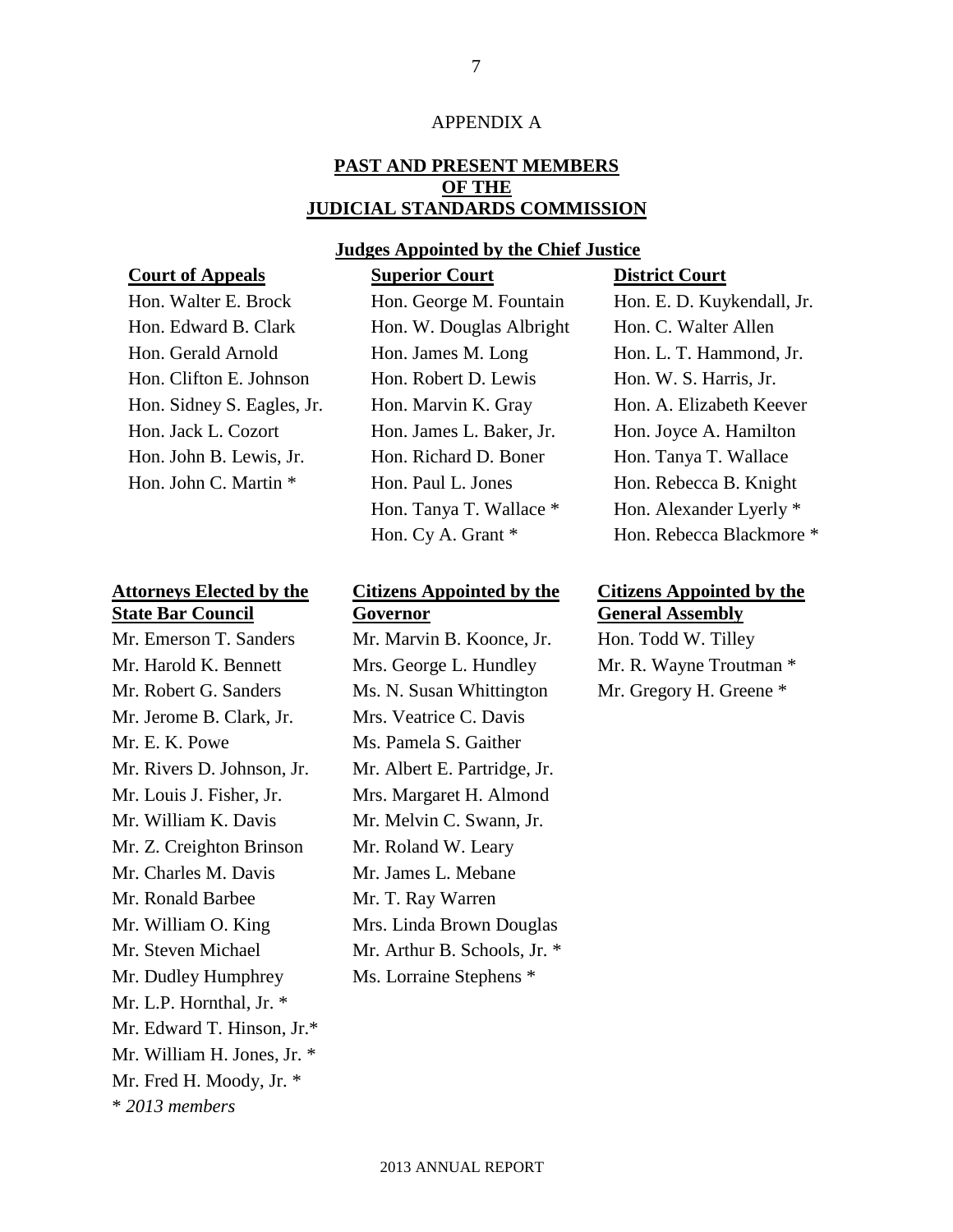#### APPENDIX B

#### **SUPREME COURT OPINIONS REGARDING RECOMMENDATIONS OF THE JUDICIAL STANDARDS COMMISSION**

*In re Crutchfield*, 289 N.C. 597, 223 S.E.2d 822 (1975) *In re Edens*, 290 N.C. 299, 226 S.E.2d 5 (1976) *In re Stuhl*, 292 N.C. 379, 233 S.E.2d 562 (1977) *In re Nowell*, 293 N.C. 235, 237 S.E.2d 246 (1977) *In re Hardy*, 294 N.C. 90, 240 S.E.2d 367 (1978) *In re Martin*, 295 N.C. 291, 245 S.E.2d 766 (1978) *In re Peoples*, 296 N.C. 109, 250 S.E.2d 890 (1978) *In re Martin* 302 N.C. 299, 275 S.E.2d 412 (1981) *In re Hunt*, 308 N.C. 328, 302 S.E.2d 235 (1983) *In re Kivett*, 309 N.C. 635, 309 S.E.2d 422 (1983) *In re Wright*, 313 N.C. 495, 329 S.E.2d 668 (1985) *In re Griffin*, 320 N.C. 163, 357 S.E.2d 682 (1987) *In re Bullock*, 324 N.C. 320, 377 S.E.2d 743 (1989) *In re Hair*, 324 N.C. 324, 377 S.E.2d 749 (1989) *In re Greene*, 328 N.C. 639, 403 S.E.2d 257 (1991) *In re Bullock*, 328 N.C. 712, 403 S.E.2d 264 (1991) *In re Sherrill*, 328 N.C. 719, 403 S.E.2d 255 (1991) *In re Harrell*, 331 N.C. 105, 414 S.E.2d 36 (1992) *In re Martin*, 333 N.C. 242, 424 S.E.2d 118 (1993) *In re Bissell*, 333 N.C. 766, 429 S.E.2d 731 (1993) *In re Hair*, 335 N.C. 150, 436 S.E.2d 128 (1993) *In re Cornelius*, 335 N.C. 198, 436 S.E.2d 836 (1993) *In re Bullock*, 336 N.C. 586, 444 S.E.2d 299 (1994) *In re Leonard*, 339 N.C. 596, 453 S.E.2d 521 (1995) *In re Martin*, 340 N.C. 248, 456 S.E.2d 517 (1995) *In re Greene*, 340 N.C. 251, 456 S.E.2d 516 (1995)